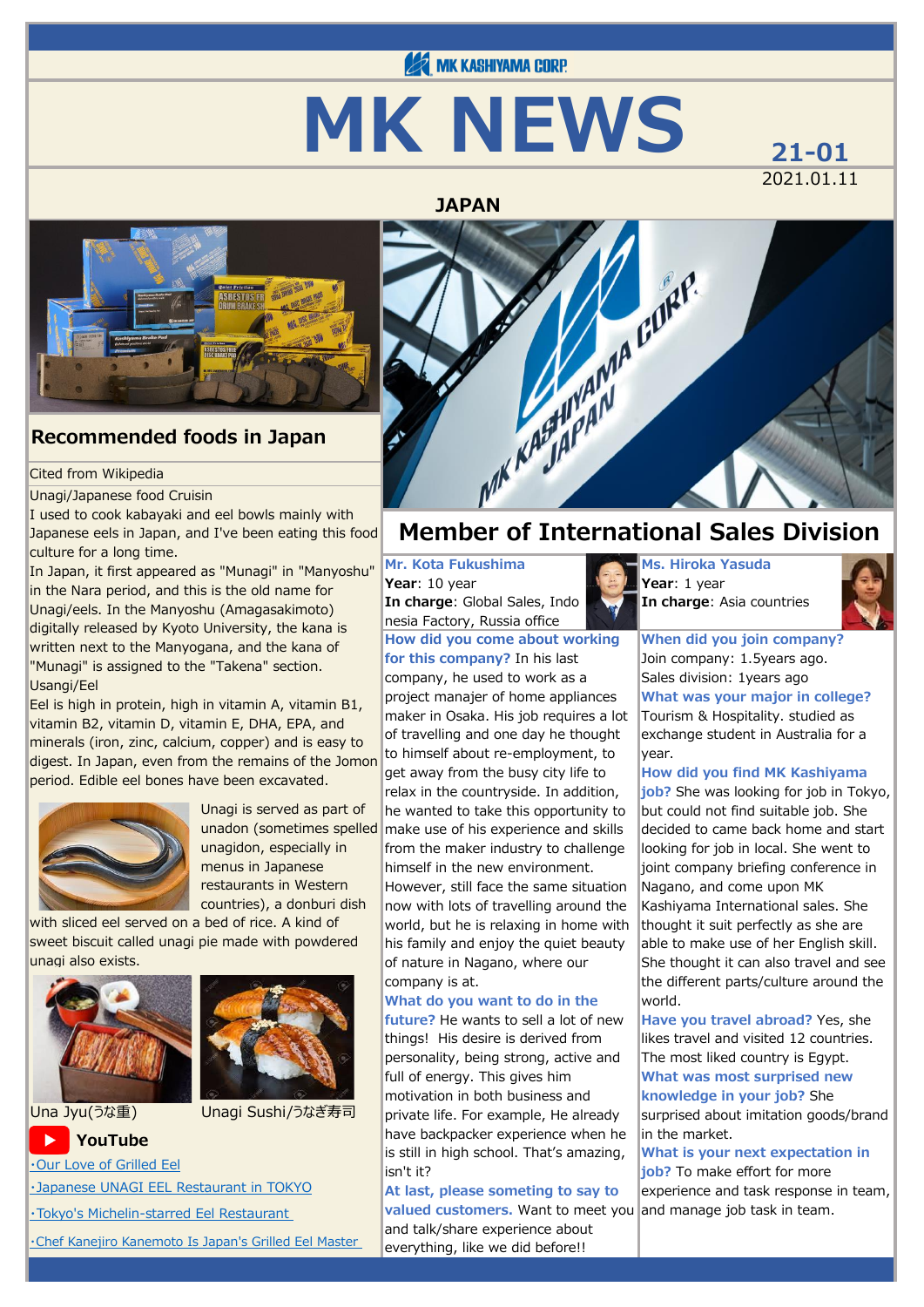# **MK ITEM / INTERCHANGE NEWS**

### **January New Item Information**

#### **BRAKE PAD**

| <b>IMK No.</b>           | <b>Position</b> | <b>Application</b>                                                                              | <b>Quotation</b><br>Month |
|--------------------------|-----------------|-------------------------------------------------------------------------------------------------|---------------------------|
| D11445MH                 | Front           | Kia STINGER (2000cc, 2200cc, 3300cc) 17.01- <eur, aus,="" gen,="" kor,="" me="" usa,=""></eur,> |                           |
| Made in Indonesia        |                 | GENESIS G70 (2000cc, 3300cc) 17.08- < USA, CAN, KOR, ME, AUS>                                   | January. 2021             |
| FMSI No:D2117            |                 |                                                                                                 |                           |
| D11469MH                 | Front           | Kia CARNIVAL, SEDONA (2200cc, 3300cc 2WD) 18.03- <gen, me=""></gen,>                            |                           |
| Made in Indonesia        |                 |                                                                                                 | January. 2021             |
|                          |                 |                                                                                                 |                           |
| D20160H                  | Rear            | Lincoln BLACKWOOD (5.4L V8) 2002-2013 <usa></usa>                                               |                           |
| Made in Indonesia        |                 | Lincoln TOWN CAR (4.6L V8) 2004-2011 <usa></usa>                                                |                           |
| <b>FMSI No:D711,D879</b> |                 |                                                                                                 | January. 2021             |
| D20179MH                 | Front           | Ford EVEREST (2.2L Diesel Turbo, 3.2L Diesel Turbo) 2015- <vnm></vnm>                           |                           |
| Made in Indonesia        |                 |                                                                                                 |                           |
| FMSI No:D2085            |                 |                                                                                                 | January. 2021             |

### **January New Item Drawing Information**

#### **BRAKE PAD**





#### **2021.01.11**

**EXAMIK KASHIYAMA CORP.**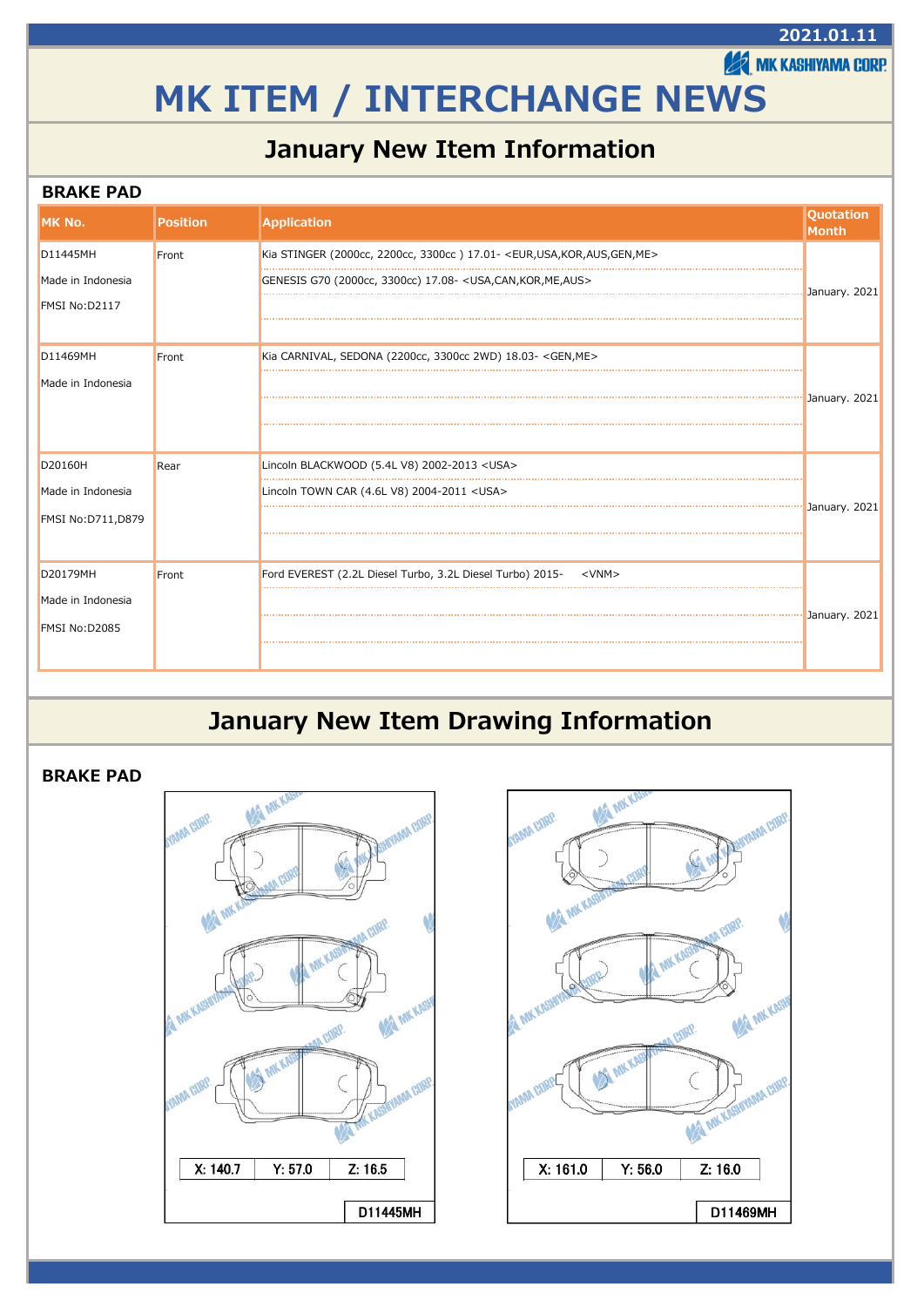

### **Valuable Information**

#### **Newly start Item with Shim (Existing MK item)**

| MK No.            | <b>Position</b> | <b>Application</b>                                                                            | <b>Quotation</b><br><b>Month</b> |
|-------------------|-----------------|-----------------------------------------------------------------------------------------------|----------------------------------|
| D0021H            | Rear            | Mazda 323, 323F BG 89.07 ~ 94.06 < UK, USA, CAN, GEN >                                        |                                  |
| Made in Japan     |                 | Mazda MIATA NA 89 $\sim$ <eur.usa></eur.usa>                                                  |                                  |
| Made in Indonesia |                 | Mazda MX-5 NA 89.08 $\sim$ <uk, aus="" bra,="" eur,="" usa,=""></uk,>                         | January. 2021                    |
| FMSI No:D458      |                 | Daihatsu APPLAUSE A101, A111 89.06 $\sim$ 00.05 <eur, aus="" gen,=""></eur,>                  |                                  |
|                   |                 |                                                                                               |                                  |
|                   |                 |                                                                                               |                                  |
| <b>D1110MH</b>    | Front           | Nissan MAXIMA HLJ30, J30, A32 88.08 $\sim$ 00.01 <eur, aus="" can,="" gen,="" usa,=""></eur,> |                                  |
| Made in Japan     |                 | Nissan ALTIMA L30 (2400cc) $97.06 \sim 01.08 <$ USA,CAN>                                      |                                  |
| Made in Indonesia |                 | Nissan SENTRA B15U,B15X 00.01 $\sim$ 06.09 < USA,CAN, MEX >                                   |                                  |
| FMSI No:D653      |                 | Nissan STANZA, STANZA ALTIMA L30, U13U 92.06 ~ 97.05 < USA, CAN>                              | January. 2021                    |
|                   |                 | Infiniti G20 P11 98.06 ~ 01.12 <usa, can=""></usa,>                                           |                                  |
|                   |                 | Infiniti I30 A32 94.02 ~ 99.06 < USA, CAN >                                                   |                                  |
| D11201MH          | Rear            | Hyundai H-1 (2400cc, 2500cc) 01.07 ~ 07.05 <eur, gen,="" kor=""></eur,>                       |                                  |
| Made in Indonesia |                 | Hyunda SANTA FE (2000cc, 2200cc, 2400cc, 2700cc) 05.11 ~ 09.09 <eur, cis,="" usa=""></eur,>   |                                  |
| FMSI No:D1297     |                 |                                                                                               |                                  |
|                   |                 |                                                                                               | January. 2021                    |
|                   |                 |                                                                                               |                                  |
|                   |                 |                                                                                               |                                  |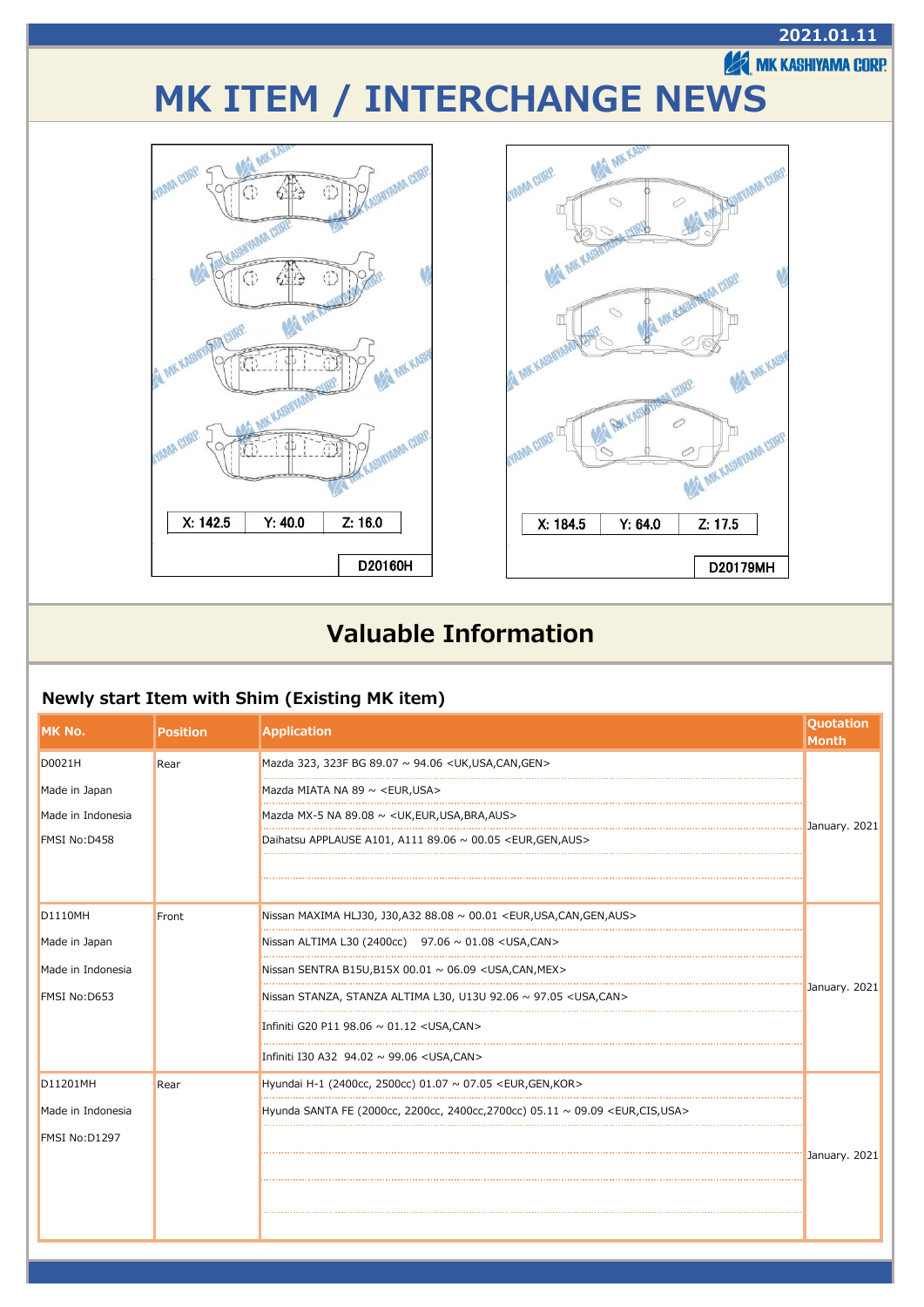#### **2021.01.11**

**EXAMIK KASHIYAMA CORP.** 

# **MK ITEM / INTERCHANGE NEWS**

| D1260H                             | Front | Nissan X-TRAIL T30 01.06 $\sim$ 13.07 <eur, afc,="" gcc,="" gen,="" ind,="" la,="" me,="" mex,="" zaf=""></eur,>                                                  |               |
|------------------------------------|-------|-------------------------------------------------------------------------------------------------------------------------------------------------------------------|---------------|
| Made in Japan                      |       |                                                                                                                                                                   |               |
| Made in Indonesia                  |       |                                                                                                                                                                   | January. 2021 |
|                                    |       |                                                                                                                                                                   |               |
|                                    |       |                                                                                                                                                                   |               |
| D2023H                             | Front | Toyota CAMRY CV10 SERIES, SV10 SERIES 82.10 $\sim$ 86.10 <eur,usa,can,gen></eur,usa,can,gen>                                                                      |               |
| Made in Japan<br>Made in Indonesia |       | Toyota CARINA II AT151, CT150, ST150 83.10 ~ <eur, gen=""></eur,>                                                                                                 |               |
|                                    |       | Toyota CELICA AT160, ST162 85.08 $\sim$ 89.08 <eur, can,="" gen="" usa,=""></eur,>                                                                                | January. 2021 |
| <b>FMSI No:D241,D242</b><br>D302   |       | Toyota COROLLA AE80, AE82, CE80, EE80 83.05 ~ 88.07 <eur, can,="" gen="" usa,=""><br/>Toyota CORONA AT151, CT150, ST150 83.10 ~ 87.11 <eur, gen=""></eur,></eur,> |               |
|                                    |       | Toyota MR2 AW11,SW21 84.11 ~ 95.06 <eur,usa,can,gen></eur,usa,can,gen>                                                                                            |               |
| D2064H                             | Front | Toyota DYNA KDY200 SERIES $01.07 \sim 15.02$ <eur, aus,="" gen,="" zaf=""></eur,>                                                                                 |               |
| Made in Japan                      |       | Toyota HIACE LH56, LH66, YH56, YH66 82.12 ~ 87.08 <eur,gen,zaf></eur,gen,zaf>                                                                                     |               |
|                                    |       |                                                                                                                                                                   |               |
| Made in Indonesia                  |       |                                                                                                                                                                   | January. 2021 |
| FMSI No:D1344                      |       |                                                                                                                                                                   |               |
|                                    |       |                                                                                                                                                                   |               |
|                                    |       |                                                                                                                                                                   |               |
| D2114MH                            | Rear  | Toyota AVENSIS ZZT220 SERIES $97.10 \sim 03.01$ <eur></eur>                                                                                                       |               |
| Made in Japan                      |       | Toyota CAMRY SV20 SERIES, VZV21 89.08 ~ 91.06 <eur, can,="" gen="" usa,=""></eur,>                                                                                |               |
| Made in Indonesia                  |       | Toyota CARINA Ⅱ AT170 SERIES, CT171, ST171 91.06 ~ 92.03 <eur></eur>                                                                                              |               |
| FMSI No:D685                       |       | Toyota CELICA ST182, ST184,ST185 91.08 ~ 93.11 <eur,usa,can,gen></eur,usa,can,gen>                                                                                | January. 2021 |
|                                    |       | Toyota CORONA AT190, CT190, ST190, 191 92.03 ∼ 98.05 <eur,gen></eur,gen>                                                                                          |               |
|                                    |       | Lexus RX300 MCU15 00.07 ~ 03.02 <eur, can="" usa,=""></eur,>                                                                                                      |               |
| D2187H                             | Rear  | Toyota CAMRY MCV20, SXV20 96.08 $\sim$ 01.09 <eur, can,="" gen="" usa,=""></eur,>                                                                                 |               |
| Made in Japan                      |       | Toyota CAMRY ACV36, MCV36 02.08 ∼ 06.06 <gcc,zaf></gcc,zaf>                                                                                                       |               |
| Made in Indonesia                  |       | Toyota COROLLA ZZE121, ZZ122 01.03 ~ 08.08 <twn></twn>                                                                                                            |               |
| FMSI No:D835                       |       | Lexus ES300 MCV20 99.08 $\sim$ 01.07 < USA, CAN, AUS >                                                                                                            | January. 2021 |
|                                    |       | Scion Tc ANT10 04.05 $\sim$ 10.07 < USA, CAN >                                                                                                                    |               |
|                                    |       |                                                                                                                                                                   |               |
| <b>D2215MH</b>                     | Front | Toyota HILUX KUN25,KUN26 05.07 ~ 15.12 <eur,mex,ge,aus,gcc,la,tha,zaf></eur,mex,ge,aus,gcc,la,tha,zaf>                                                            |               |
| Made in Japan                      |       | Toyota TACOMA RZN191,RZN196 98.07 ~ 04.09 <usa,can></usa,can>                                                                                                     |               |
| FMSI No:D799                       |       | Toyota FORTUNER KUN60, TGN61 05.01 $\sim$ 12.04 <idn, mys,="" phl,="" tha<math="" zaf,="">&gt;</idn,>                                                             |               |
|                                    |       |                                                                                                                                                                   | January. 2021 |
|                                    |       |                                                                                                                                                                   |               |
|                                    |       |                                                                                                                                                                   |               |
| D2249H                             | Front | Toyota HIGHLANDER HYBRID MHU23,MHU28 05.03 ~ 07.05 <usa,can></usa,can>                                                                                            |               |
| Made in Japan                      |       | Lexus RX MCU35, GSU35, MHU38 03.02 ~ 08.12 < EUR, USA, CAN, AUS, GCC>                                                                                             |               |
| Made in Indonesia                  |       |                                                                                                                                                                   | January. 2021 |
| FMSI No:D1005                      |       |                                                                                                                                                                   |               |
|                                    |       |                                                                                                                                                                   |               |
|                                    |       |                                                                                                                                                                   |               |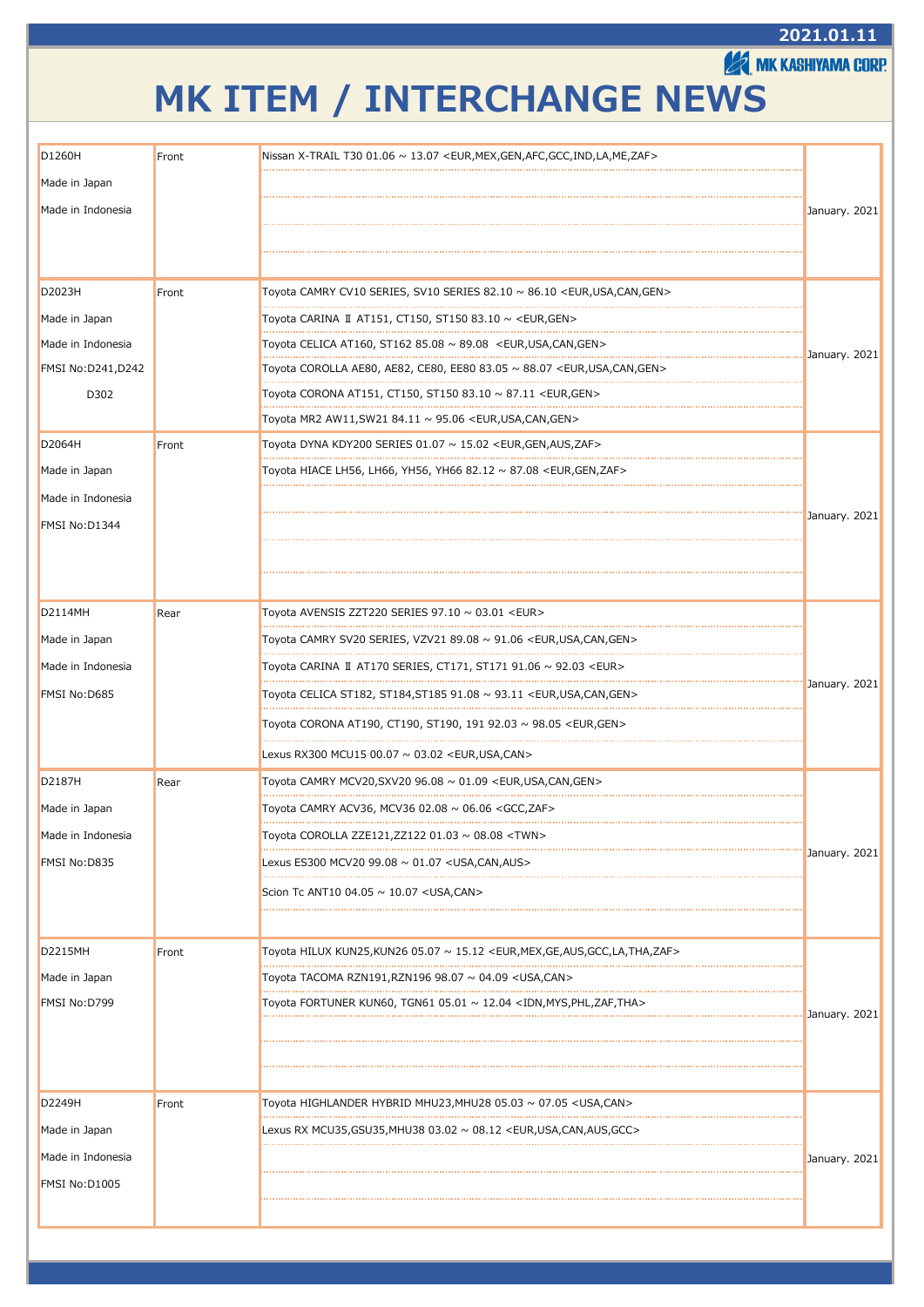#### **2021.01.11**

**EXAMIK KASHIYAMA CORP.** 

## **MK ITEM / INTERCHANGE NEWS**

| D2268H            | Front | Toyota AURIS ZWE150,ZWE186 07.02 ~ 15.06 <eur,zaf></eur,zaf>                                                   |               |
|-------------------|-------|----------------------------------------------------------------------------------------------------------------|---------------|
| Made in Japan     |       | Tovota MIRAI JPD10 (FCV) 15.06 ~ <eur,usa,can></eur,usa,can>                                                   |               |
| Made in Indonesia |       | Toyota PRIUS +, PRIUS A, PRIUS V ZVW40 12.03 $\sim$ <eur, aus=""></eur,>                                       |               |
| FMSI No:D1211     |       | Toyota RAV4 ACA30 SERIES, ALA30 SERIES 05.11 ~ 12.12 <eur,usa,can,gen,gcc></eur,usa,can,gen,gcc>               | January. 2021 |
| D2165             |       | Toyota MATRIX AZE141,144,146 08.01 ~ 14.06 <usa,can></usa,can>                                                 |               |
|                   |       | Toyota E'Z ZGR20, ZGR21, ZGR22 11.06 ~ 16.12 <gen></gen>                                                       |               |
| <b>D2270H</b>     | Front | Toyota AVALON GSX30L,AVX40 07.07 ~ 18.04 <usa,gen,gcc></usa,gen,gcc>                                           |               |
| Made in Japan     |       | Toyota AURION GSV40, GSV50 06.10 $\sim$ 17.10 <aus, gcc)<="" td=""><td></td></aus,>                            |               |
| Made in Indonesia |       | Tyota CAMRY ACV40, GSV40,ACV51,ASV50 06.01 ~ 18.03 <eur,rus,usa,can,chn></eur,rus,usa,can,chn>                 |               |
| FMSI No:D1222     |       | Lexus ES ASV60, AVV60, ASV60 12.06 $\sim$ <eur, aus="" can,="" chn,="" gcc,="" gen,="" phl,="" usa,=""></eur,> | January. 2021 |
| D1293             |       |                                                                                                                |               |
|                   |       |                                                                                                                |               |
| D3134H            | Front | Mazda MX-5, MIATA NC (1800cc, 2000cc) 05.05 $\sim$ <eur, can,="" chn="" mex,="" sau,="" usa,=""></eur,>        |               |
| Made in Japan     |       |                                                                                                                |               |
| Made in Indonesia |       |                                                                                                                | January. 2021 |
| FMSI No:D1179     |       |                                                                                                                |               |
|                   |       |                                                                                                                |               |
| D4057MH           | Front | Isuzu D-MAX, RODEO TFR, TFS (2499cc, 2999cc) 02.04 $\sim$ <eur, gen,="" idn="" me,="" tha,=""></eur,>          |               |
| Made in Japan     |       | Isuzu MU-7, ALTERRA UCR, UCS (3000cc) 04.11 $\sim$ <gen, ind="" tha,=""></gen,>                                |               |
| Made in Indonesia |       | Isuzu MU-X UCR, UCS (2500cc, 3000cc) 13.10 ∼ <gen,tha,idn,mys,me,tha,chn,me></gen,tha,idn,mys,me,tha,chn,me>   |               |
| FMSI No:D1677     |       |                                                                                                                | January. 2021 |
|                   |       |                                                                                                                |               |
|                   |       |                                                                                                                |               |
| D5190H            | Rear  | Honda ODYSSEY(3500cc) 2011-2017 <eur,usa,gen,phl></eur,usa,gen,phl>                                            |               |
| Made in Indonesia |       | Honda PILOT(3500cc) 2009-2011 <eur, ita,="" usa=""></eur,>                                                     |               |
| FMSI No:D1281     |       | Acura MDX (3500cc, 3700cc) 2007-2013 < USA, CHN >                                                              |               |
|                   |       | Acura ZDX (3700cc) 2010-2013 <usa></usa>                                                                       | January. 2021 |
|                   |       | Isuzu MU-X UCR, UCS (2500cc, 3000cc) 13.10 ∼ <gen,tha,idn,mys,me,tha,chn,me></gen,tha,idn,mys,me,tha,chn,me>   |               |
|                   |       |                                                                                                                |               |
| <b>D6054MH</b>    | Rear  | Mitsubishi MONTERO V2#,V4#,V6#,V7# 90.12 ~ 06.12 <eur,usa,gen,gcc,twn,zaf></eur,usa,gen,gcc,twn,zaf>           |               |
| Made in Japan     |       | Mitsubishi PAJERO V2#,V4#,V6# 90.12 ~ 04.04 <eur,deu,cis,gen,gcc,twn,zaf></eur,deu,cis,gen,gcc,twn,zaf>        |               |
| Made in Indonesia |       | Mitsubishi SPACE GEAR PD3W,PD4W, PD5W 94.06 ~ 01.03 <eur,gen,hkg></eur,gen,hkg>                                |               |
| FMSI No:D567      |       | Mitsubishi L400 PD3W,PD4W 94.06 $\sim$ 05.06 <chn,gen,hkg></chn,gen,hkg>                                       | January. 2021 |
|                   |       |                                                                                                                |               |
|                   |       |                                                                                                                |               |
|                   |       |                                                                                                                |               |